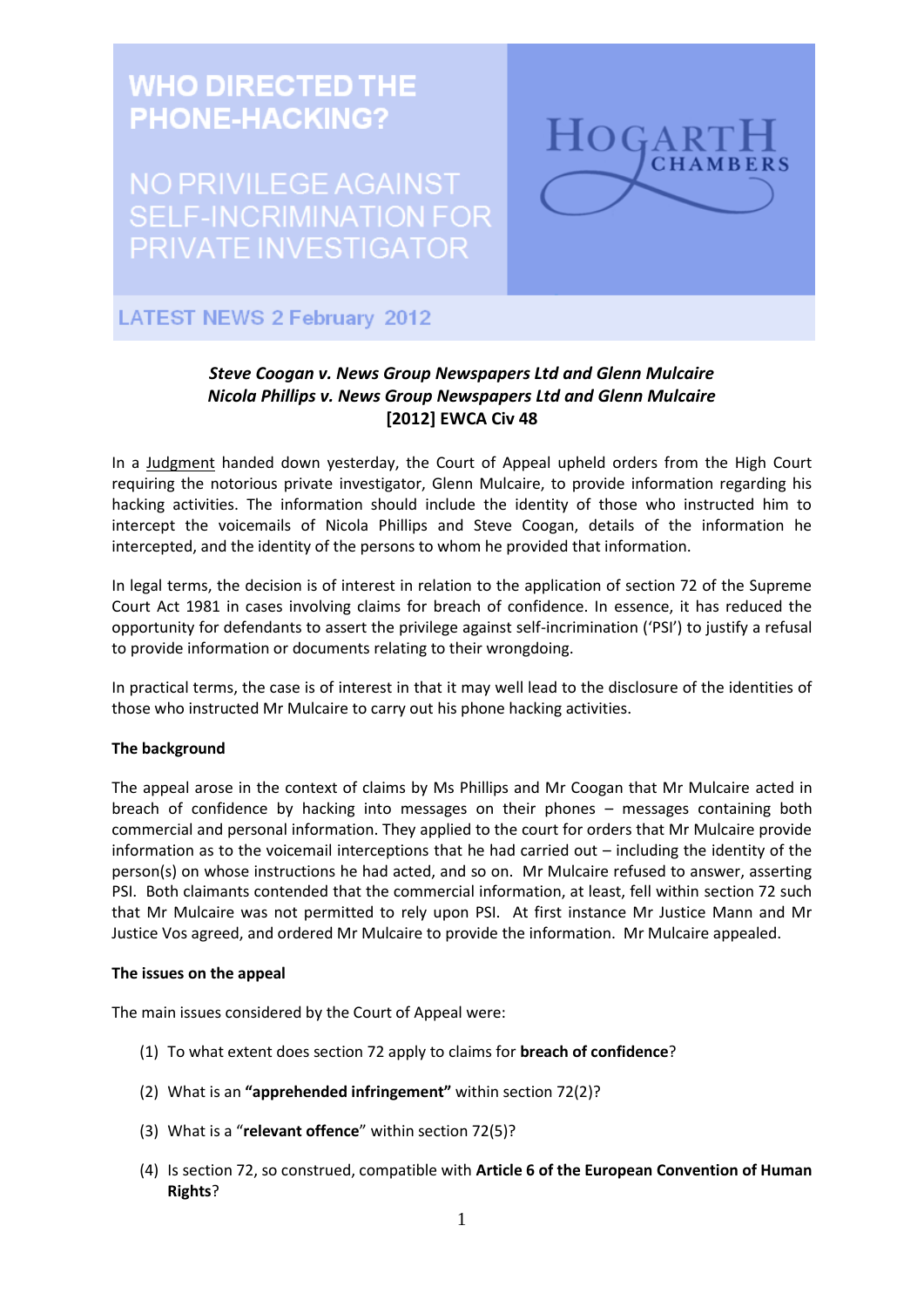Before dealing with these issues, the Master of the Rolls added his voice to those of many other eminent judges who have argued that, provided there are safeguards (such as that in section 72(3)) to prevent information obtained under compulsion in civil proceedings being used in criminal proceedings against the defendant, there is no need for PSI in civil proceedings. He stated that:

"I would take this opportunity to express my support for the view that PSI has had its day, provided that its removal is made subject to a provision along the lines of Section 72(3)." (at [18]).

It will be interesting to see whether Parliament picks up this baton and runs with it by introducing legislation that would have this effect in all civil litigation, rather than maintaining the current piecemeal approach to the removal of PSI in special limited instances.

## **Breach of Confidence**

The first issue was the construction of section 72 – which applies to "intellectual property" and in particular to "*proceedings for infringement of rights pertaining to any intellectual property*". For these purposes, section 72(5) defines intellectual property: " *'intellectual property' means any patent, trade mark, copyright, design right, registered design, technical or commercial information or other intellectual property*".

The Court of Appeal considered the nature of property, and whether information or commercial information was property, and the nature of intellectual property. It held that the words "commercial information" meant confidential information of a commercial character. However, it went on to hold that section 72 also applied to confidential non-commercial information (what may be called "private" confidential information) on the basis that it was "other intellectual property". The effect, it would seem, is that Section 72 applies in all breach of confidence claims.

## **Apprehended infringements**

The Court of Appeal next considered the meaning of the words "*proceedings brought to prevent any apprehended infringement of such rights*…" in section 72(2)(c). It concluded that these words only applied to claims that were exclusively *quia timet*. In other words, pleading injunctive relief in a case where there have been actual infringements did not bring the claim within the scope of section 72(2)(c).

#### **Related offences**

Of course, section 72 only excludes PSI where there is a risk of criminal proceedings for a "related offence" – which includes "*any offence committed by or in the course of the infringement…*" (see section 72(5)(a)(i)).

In this context, the Court of Appeal held that the giving of an instruction to carry out an infringing act was part and parcel of that infringing act and was, therefore, an offence committed "by or in the course of the infringement". As a result, section 72 operated to exclude PSI in relation to such an instruction. In reaching this conclusion, the Court rejected Mr Mulcaire's argument that the existence of a prior plan or instruction would have rendered him liable to prosecution for conspiracy without the safeguard of section 72(3) because such a conspiracy was of itself not an offence committed by or in the course of the infringement.